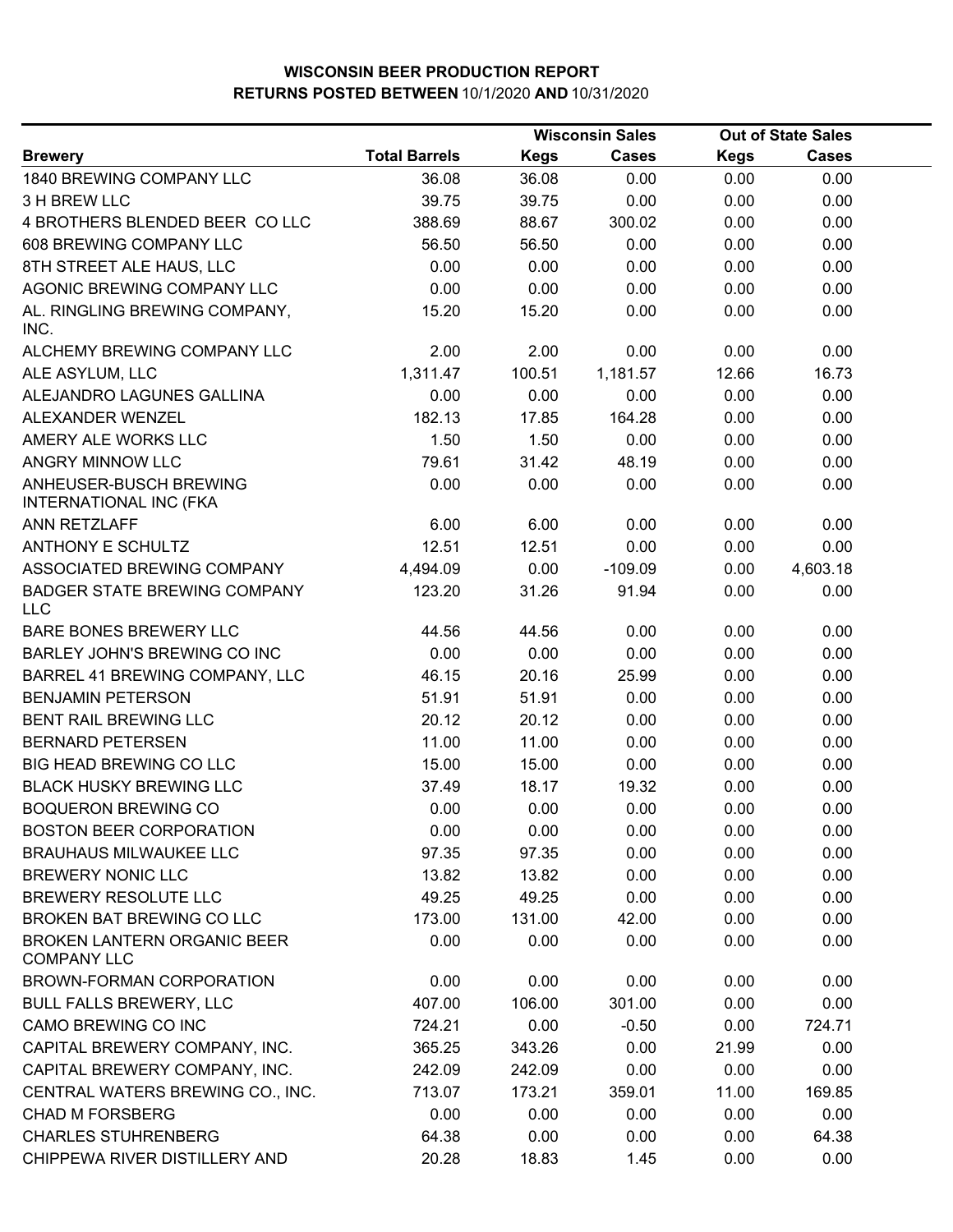|                                                 |                      |             | <b>Wisconsin Sales</b> |             | <b>Out of State Sales</b> |
|-------------------------------------------------|----------------------|-------------|------------------------|-------------|---------------------------|
| <b>Brewery</b>                                  | <b>Total Barrels</b> | <b>Kegs</b> | <b>Cases</b>           | <b>Kegs</b> | <b>Cases</b>              |
| <b>BREWERY LLC</b>                              |                      |             |                        |             |                           |
| CITY BREWING COMPANY, LLC                       | 0.00                 | 0.00        | 0.00                   | 0.00        | 0.00                      |
| COFFEE GROUNDS, INC.                            | 0.00                 | 0.00        | 0.00                   | 0.00        | 0.00                      |
| CONCH CO. INC.                                  | 54.35                | 48.69       | 5.66                   | 0.00        | 0.00                      |
| COPPER STATE BREWERY LLC                        | 59.80                | 59.80       | 0.00                   | 0.00        | 0.00                      |
| DAIRYAIR, LLC                                   | 0.00                 | 0.00        | 0.00                   | 0.00        | 0.00                      |
| <b>DANA KAINZ</b>                               | 117.00               | 117.00      | 0.00                   | 0.00        | 0.00                      |
| DANIEL D SCHEY                                  | 14.78                | 9.70        | 5.08                   | 0.00        | 0.00                      |
| DANIEL E SCHULD                                 | 203.39               | 57.00       | 146.39                 | 0.00        | 0.00                      |
| <b>DAVID A KNUTH</b>                            | 57.78                | 57.78       | 0.00                   | 0.00        | 0.00                      |
| DEAD BIRD BREWING COMPANY                       | 30.00                | 9.00        | 21.00                  | 0.00        | 0.00                      |
| DELAFIELD BREWHAUS LLC                          | 66.80                | 66.80       | 0.00                   | 0.00        | 0.00                      |
| <b>DELTA BEER LLC</b>                           | 47.15                | 41.25       | 5.90                   | 0.00        | 0.00                      |
| <b>DENNIS E ERB</b>                             | 4.00                 | 4.00        | 0.00                   | 0.00        | 0.00                      |
| DIAGEO AMERICAS SUPPLY INC                      | 84,166.29            | 0.00        | 0.00                   | 0.00        | 84,166.29                 |
| DJ FEDDERLY MANAGEMENT<br><b>CONSULTANT LLC</b> | 0.00                 | 0.00        | 0.00                   | 0.00        | 0.00                      |
| DOOR COUNTY BREWING CO LLC                      | 0.00                 | 0.00        | 0.00                   | 0.00        | 0.00                      |
| DOOR COUNTY BREWING CO LLC                      | 0.00                 | 0.00        | 0.00                   | 0.00        | 0.00                      |
| DOOR COUNTY BREWING CO LLC                      | 235.43               | 78.79       | 156.64                 | 0.00        | 0.00                      |
| DRIFTLESS BREWING COMPANY LLC                   | 35.40                | 35.40       | 0.00                   | 0.00        | 0.00                      |
| DRIFTLESS PURE LLC                              | 6.52                 | 6.52        | 0.00                   | 0.00        | 0.00                      |
| <b>DUBS BREW, LLC</b>                           | 6.25                 | 6.25        | 0.00                   | 0.00        | 0.00                      |
| DUESTERBECK'S BREWING COMPANY,<br><b>LLC</b>    | 54.00                | 54.00       | 0.00                   | 0.00        | 0.00                      |
| EAGLE TRACE BREWING COMPANY<br><b>LLC</b>       | 0.00                 | 0.00        | 0.00                   | 0.00        | 0.00                      |
| EAGLE TRACE BREWING COMPANY<br><b>LLC</b>       | 0.00                 | 0.00        | 0.00                   | 0.00        | 0.00                      |
| EAST TROY BREWERY CO                            | 25.50                | 25.50       | 0.00                   | 0.00        | 0.00                      |
| <b>EMPRIZE BREWING LLC</b>                      | 2.42                 | 2.42        | 0.00                   | 0.00        | 0.00                      |
| ENLIGHTENED BREWING COMPANY<br>LLC.             | 48.98                | 2.17        | 46.81                  | 0.00        | 0.00                      |
| <b>ESSER DISTRIBUTING CO INC</b>                | 0.00                 | 0.00        | 0.00                   | 0.00        | 0.00                      |
| FERMENTORIUM BEVERAGE<br><b>COMPANY LLC</b>     | 125.80               | 47.31       | 78.49                  | 0.00        | 0.00                      |
| FFATS BREWING COMPANY, LLC                      | 7.00                 | 7.00        | 0.00                   | 0.00        | 0.00                      |
| FIFTH WARD BREWING COMPANY LLC                  | 50.30                | 50.30       | 0.00                   | 0.00        | 0.00                      |
| FIVE STAR BREWING CO INC.                       | 397.25               | 0.00        | 0.00                   | 0.00        | 397.25                    |
| FLIX ENTERTAINMENT LLC                          | 0.00                 | 0.00        | 0.00                   | 0.00        | 0.00                      |
| FOX RIVER BREWING COMPANY II, LLC               | 169.00               | 108.13      | 60.87                  | 0.00        | 0.00                      |
| FOX RIVER BREWING COMPANY, LLC                  | 156.56               | 156.56      | 0.00                   | 0.00        | 0.00                      |
| FOXTOWN-GBC, INC.                               | 42.15                | 39.50       | 2.65                   | 0.00        | 0.00                      |
| <b>FRESAR INC</b>                               | 0.00                 | 0.00        | 0.00                   | 0.00        | 0.00                      |
| <b>FULTON LLC</b>                               | 62.57                | 6.00        | 56.57                  | 0.00        | 0.00                      |
| <b>G5 BREWING COMPANY LLC</b>                   | 99.50                | 99.50       | 0.00                   | 0.00        | 0.00                      |
| <b>GATHERING PLACE BREWING</b>                  | 42.49                | 20.42       | 22.07                  | 0.00        | 0.00                      |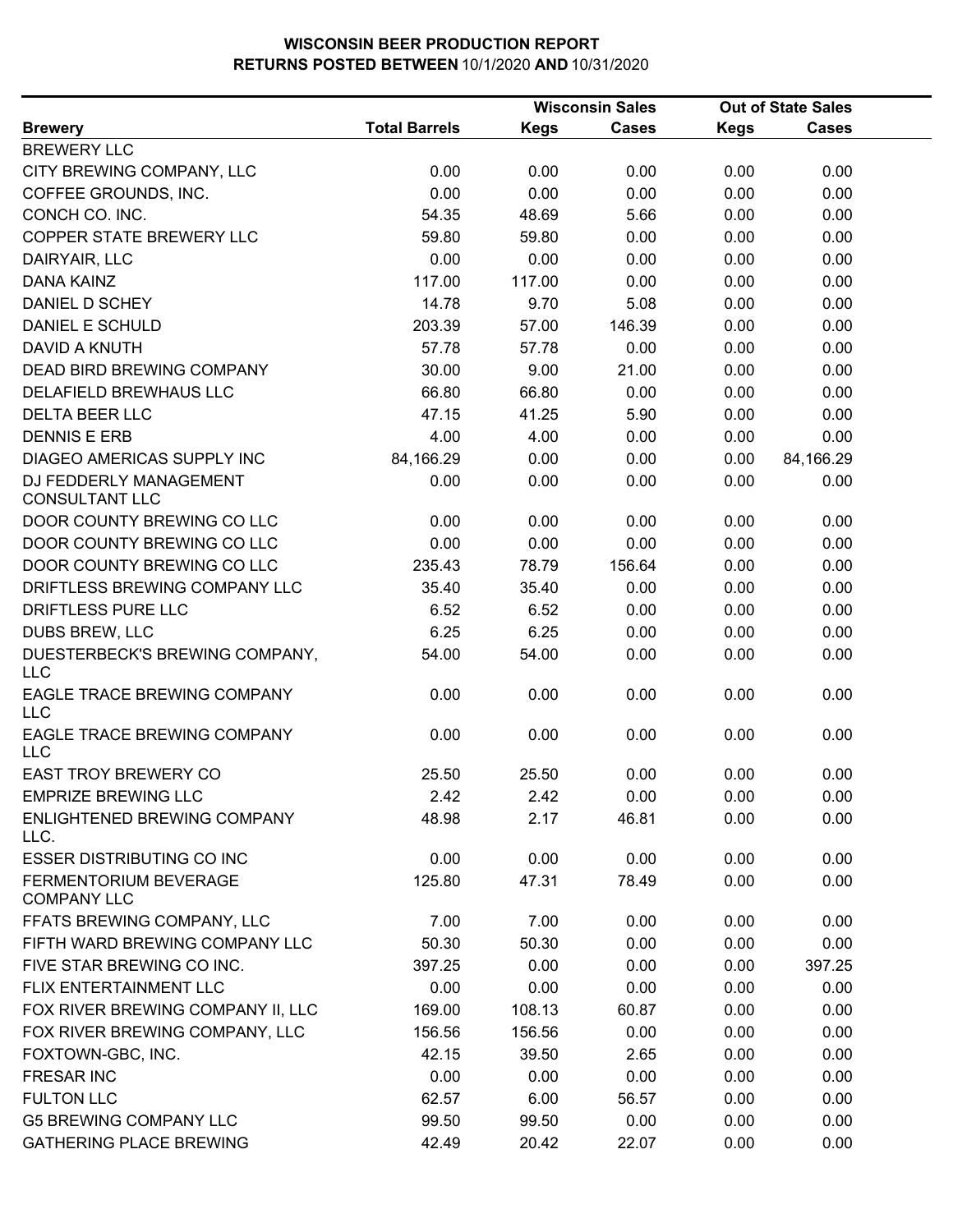|                                                   |                      |             | <b>Wisconsin Sales</b> |             | <b>Out of State Sales</b> |  |
|---------------------------------------------------|----------------------|-------------|------------------------|-------------|---------------------------|--|
| <b>Brewery</b>                                    | <b>Total Barrels</b> | <b>Kegs</b> | <b>Cases</b>           | <b>Kegs</b> | <b>Cases</b>              |  |
| <b>COMPANY LLC</b>                                |                      |             |                        |             |                           |  |
| GD3, LLC                                          | 101.63               | 101.63      | 0.00                   | 0.00        | 0.00                      |  |
| GD4, LLC                                          | 0.00                 | 0.00        | 0.00                   | 0.00        | 0.00                      |  |
| <b>GEORGE BREGAR</b>                              | 161.13               | 161.13      | 0.00                   | 0.00        | 0.00                      |  |
| <b>GIANT JONES BREWING LLC</b>                    | 16.86                | 4.84        | 12.02                  | 0.00        | 0.00                      |  |
| GJS SALES, INC.                                   | 1,215.00             | 0.00        | 1,215.00               | 0.00        | 0.00                      |  |
| <b>GOOD CITY BREWING LLC</b>                      | 315.65               | 88.50       | 227.15                 | 0.00        | 0.00                      |  |
| <b>GOOD CITY BREWING LLC</b>                      | 5.50                 | 5.42        | 0.08                   | 0.00        | 0.00                      |  |
| <b>GRANT PAULY</b>                                | 652.31               | 185.07      | 467.24                 | 0.00        | 0.00                      |  |
| <b>GRAVITY BOX BREWING COMPANY,</b><br><b>LLC</b> | 0.00                 | 0.00        | 0.00                   | 0.00        | 0.00                      |  |
| <b>GRAY BREWING CO.</b>                           | 66.17                | 29.83       | 26.01                  | 0.17        | 10.16                     |  |
| <b>GREEN BAY BREWING COMPANY</b>                  | 290.87               | 156.09      | 134.78                 | 0.00        | 0.00                      |  |
| <b>GREENVIEW BREWING LLC</b>                      | 29.70                | 5.90        | 23.80                  | 0.00        | 0.00                      |  |
| <b>GREGORY YORK</b>                               | 76.99                | 76.99       | 0.00                   | 0.00        | 0.00                      |  |
| <b>GUY R LILJA</b>                                | 0.00                 | 0.00        | 0.00                   | 0.00        | 0.00                      |  |
| HEART OF THE NORTH BREWING CO                     | 4.00                 | 4.00        | 0.00                   | 0.00        | 0.00                      |  |
| <b>HERBIERY LLC</b>                               | 0.00                 | 0.00        | 0.00                   | 0.00        | 0.00                      |  |
| HIGHHOLDER BREWING COMPANY,<br><b>LLC</b>         | 0.00                 | 0.00        | 0.00                   | 0.00        | 0.00                      |  |
| HILLSBORO BREWING COMPANY LLC                     | 84.83                | 84.83       | 0.00                   | 0.00        | 0.00                      |  |
| HOOPS OF DANE COUNTY, INC.                        | 0.00                 | 0.00        | 0.00                   | 0.00        | 0.00                      |  |
| HOOPS OF DANE COUNTY, INC.                        | 0.00                 | 0.00        | 0.00                   | 0.00        | 0.00                      |  |
| HOOPS OF DANE COUNTY, INC.                        | 0.00                 | 0.00        | 0.00                   | 0.00        | 0.00                      |  |
| HOP & BARREL BREWING COMPANY,<br><b>LLC</b>       | 100.30               | 34.17       | 31.27                  | 9.83        | 25.03                     |  |
| HOP HAUS BREWING COMPANY LLC                      | 7.00                 | 7.00        | 0.00                   | 0.00        | 0.00                      |  |
| HOP HAUS BREWING COMPANY LLC                      | 100.00               | 100.00      | 0.00                   | 0.00        | 0.00                      |  |
| HORNELL BREWING CO INC                            | 5,218.02             | 0.00        | 0.04                   | 0.00        | 5,217.98                  |  |
| INDEED BREWING COMPANY WI, LLC                    | 23.42                | 23.42       | 0.00                   | 0.00        | 0.00                      |  |
| <b>INVENTORS BREWPUB LLC</b>                      | 8.23                 | 8.23        | 0.00                   | 0.00        | 0.00                      |  |
| <b>ISAAC SHOWAKI</b>                              | 630.62               | 32.92       | 597.70                 | 0.00        | 0.00                      |  |
| <b>JACQUELYN FORBES KEARNS</b>                    | 19.50                | 19.50       | 0.00                   | 0.00        | 0.00                      |  |
| <b>JAMES METZ</b>                                 | 32.93                | 32.93       | 0.00                   | 0.00        | 0.00                      |  |
| <b>JEAN M LANE</b>                                | 16.77                | 16.77       | 0.00                   | 0.00        | 0.00                      |  |
| <b>JEREMY BEACH</b>                               | 0.00                 | 0.00        | 0.00                   | 0.00        | 0.00                      |  |
| <b>JONATHAN CHRISTIANSEN</b>                      | 5.99                 | 4.33        | 1.66                   | 0.00        | 0.00                      |  |
| <b>JRKM MANAGEMENT COMPANY</b>                    | 30.25                | 30.25       | 0.00                   | 0.00        | 0.00                      |  |
| JRKM MANAGEMENT COMPANY                           | 0.00                 | 0.00        | 0.00                   | 0.00        | 0.00                      |  |
| KARBEN4 BREWING LLC                               | 915.21               | 116.50      | 798.71                 | 0.00        | 0.00                      |  |
| KATCHEVER & CO LLC                                | 126.25               | 41.50       | 84.75                  | 0.00        | 0.00                      |  |
| KELLERMEISTER BEVERAGES, LLC                      | 62.03                | 46.55       | 15.48                  | 0.00        | 0.00                      |  |
| KOWALSKE BREWING LLC                              | 17.00                | 17.00       | 0.00                   | 0.00        | 0.00                      |  |
| KOWALSKE BREWING LLC                              | 0.00                 | 0.00        | 0.00                   | 0.00        | 0.00                      |  |
| KRIER FOODS, INC.                                 | 0.00                 | 0.00        | 0.00                   | 0.00        | 0.00                      |  |
| LAKEFRONT BREWERY, INC.                           | 0.00                 | 0.00        | 0.00                   | 0.00        | 0.00                      |  |
| LAKEFRONT BREWERY, INC.                           | 3,049.82             | 550.15      | 1,900.03               | 14.50       | 585.14                    |  |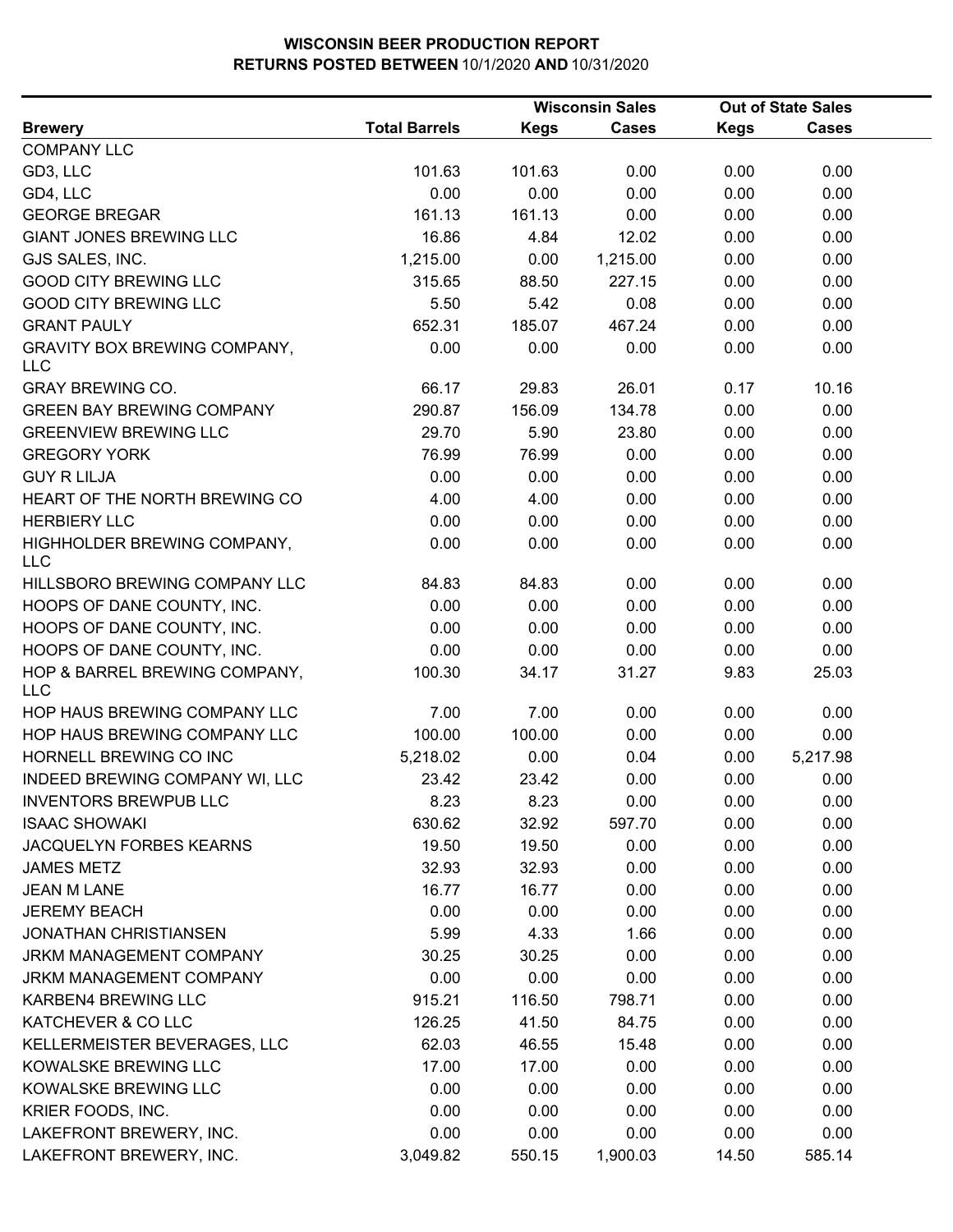|                                                        |                      |             | <b>Wisconsin Sales</b> |             | <b>Out of State Sales</b> |  |
|--------------------------------------------------------|----------------------|-------------|------------------------|-------------|---------------------------|--|
| <b>Brewery</b>                                         | <b>Total Barrels</b> | <b>Kegs</b> | <b>Cases</b>           | <b>Kegs</b> | <b>Cases</b>              |  |
| LAKEWALK BREWERY AND CAFE<br><b>COMPANY</b>            | 13.00                | 13.00       | 0.00                   | 0.00        | 0.00                      |  |
| <b>LARRY TRACHENBROIT</b>                              | 0.00                 | 0.00        | 0.00                   | 0.00        | 0.00                      |  |
| <b>LAZY MONK BREWING LLC</b>                           | 48.54                | 21.39       | 27.15                  | 0.00        | 0.00                      |  |
| LEDGESTONE ESTATE LLC                                  | 12.75                | 12.75       | 0.00                   | 0.00        | 0.00                      |  |
| <b>LEE BURGESS</b>                                     | 0.00                 | 0.00        | 0.00                   | 0.00        | 0.00                      |  |
| <b>LEVI FUNK</b>                                       | 7.84                 | 1.16        | 6.68                   | 0.00        | 0.00                      |  |
| LHM BREW PUB, LLC                                      | 6.58                 | 6.58        | 0.00                   | 0.00        | 0.00                      |  |
| <b>LOST ISLAND WINE LLC</b>                            | 5.80                 | 5.80        | 0.00                   | 0.00        | 0.00                      |  |
| LOW DAILY LLC                                          | 46.63                | 46.63       | 0.00                   | 0.00        | 0.00                      |  |
| LUCETTE BREWING COMPANY LLC                            | 101.99               | 55.91       | 46.08                  | 0.00        | 0.00                      |  |
| LUCKYS 1313 BREW PUB INVESTOR<br><b>LLC</b>            | 11.00                | 11.00       | 0.00                   | 0.00        | 0.00                      |  |
| LUCKYS 1313 BREW PUB INVESTOR<br><b>LLC</b>            | 0.00                 | 0.00        | 0.00                   | 0.00        | 0.00                      |  |
| LUCKYS 1313 BREW PUB INVESTOR<br><b>LLC</b>            | 0.00                 | 0.00        | 0.00                   | 0.00        | 0.00                      |  |
| <b>MAG ENTERTAINMENT LLC</b>                           | 0.00                 | 0.00        | 0.00                   | 0.00        | 0.00                      |  |
| MARK ANTHONY BREWING INC                               | 129,547.85           | 0.00        | $-18,207.02$           | 0.00        | 147,754.87                |  |
| <b>MATTHEW J GEARY</b>                                 | 24.37                | 14.97       | 9.40                   | 0.00        | 0.00                      |  |
| <b>MATTHEW J GERDTS</b>                                | 5.50                 | 5.50        | 0.00                   | 0.00        | 0.00                      |  |
| MATTHEW R SCHMIDT                                      | 28.00                | 28.00       | 0.00                   | 0.00        | 0.00                      |  |
| MCFLESHMAN'S BREWING CO., LLC.                         | 67.08                | 41.97       | 25.11                  | 0.00        | 0.00                      |  |
| <b>MCZ'S BREWING, LLC</b>                              | 0.00                 | 0.00        | 0.00                   | 0.00        | 0.00                      |  |
| MELMS BREWING COMPANY INC                              | 0.00                 | 0.00        | 0.00                   | 0.00        | 0.00                      |  |
| <b>MICHAEL K BRENNER</b>                               | 12.56                | 0.00        | 12.56                  | 0.00        | 0.00                      |  |
| MICHAEL W ZUPKE                                        | 0.00                 | 0.00        | 0.00                   | 0.00        | 0.00                      |  |
| MILWAUKEE BREWING COMPANY                              | 0.00                 | 0.00        | 0.00                   | 0.00        | 0.00                      |  |
| <b>MISSION BREWERY INC</b>                             | 0.00                 | 0.00        | 0.00                   | 0.00        | 0.00                      |  |
| MOBCRAFT BEER INC                                      | 669.46               | 161.19      | 408.52                 | 7.58        | 92.17                     |  |
| <b>MODICUM BREWING LLC</b>                             | 13.32                | 8.00        | 5.32                   | 0.00        | 0.00                      |  |
| MOLSON COORS BEVERAGE<br><b>COMPANY USA LLC</b>        | 296.43               | 0.00        | 0.08                   | 0.00        | 296.35                    |  |
| MOLSON COORS BEVERAGE<br><b>COMPANY USA LLC</b>        | 0.00                 | 0.00        | 0.00                   | 0.00        | 0.00                      |  |
| <b>MOLSON COORS BEVERAGE</b><br><b>COMPANY USA LLC</b> | 3,484.76             | 200.84      | 2,369.55               | 130.00      | 784.37                    |  |
| <b>MOLSON COORS BEVERAGE</b><br><b>COMPANY USA LLC</b> | 508,006.75           | 6,908.06    | 132,332.46             | 22,043.64   | 346,722.59                |  |
| MOLSON COORS USA LLC                                   | 0.00                 | 0.00        | 0.00                   | 0.00        | 0.00                      |  |
| MONTELLO BREWING COMPANY LLC                           | 14.00                | 14.00       | 0.00                   | 0.00        | 0.00                      |  |
| MOOSEJAW PIZZA & BREWING CO LLC                        | 68.20                | 45.85       | 22.35                  | 0.00        | 0.00                      |  |
| <b>MOUNTAIN CREST SRL LLC</b>                          | 4,018.56             | 16.00       | 618.31                 | 0.00        | 3,384.25                  |  |
| <b>NATHAN R WARNKE</b>                                 | 12.10                | 12.10       | 0.00                   | 0.00        | 0.00                      |  |
| <b>NATHANIEL FAKLER</b>                                | 17.34                | 17.34       | 0.00                   | 0.00        | 0.00                      |  |
| <b>NEW BARONS BREWING</b><br><b>COOPERATIVE</b>        | 18.44                | 16.92       | 1.52                   | 0.00        | 0.00                      |  |
| <b>NEW GLARUS BREWING COMPANY</b>                      | 23,962.31            | 4,652.50    | 19,309.81              | 0.00        | 0.00                      |  |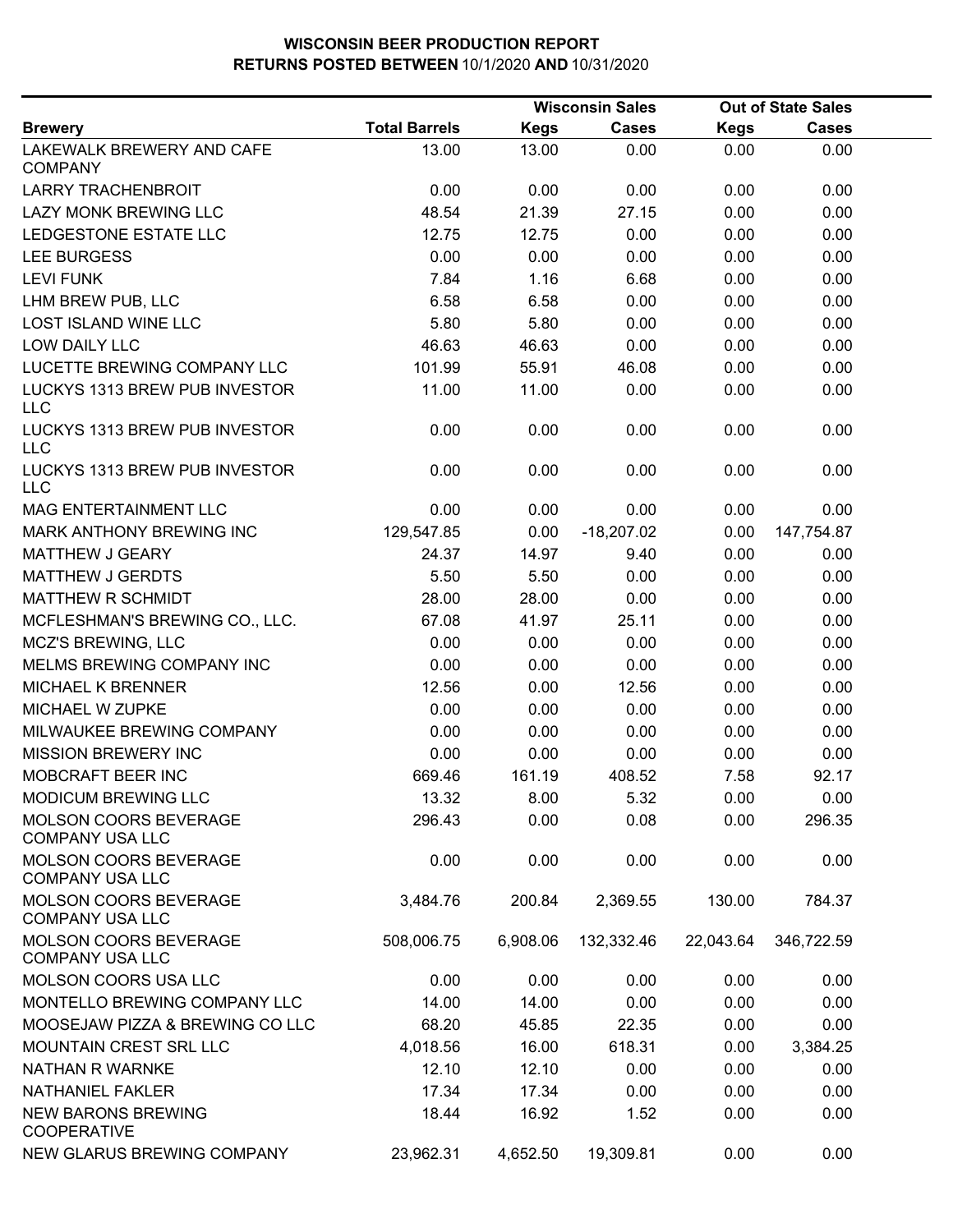|                                                        |                      |             | <b>Wisconsin Sales</b> |             | <b>Out of State Sales</b> |  |
|--------------------------------------------------------|----------------------|-------------|------------------------|-------------|---------------------------|--|
| <b>Brewery</b>                                         | <b>Total Barrels</b> | <b>Kegs</b> | <b>Cases</b>           | <b>Kegs</b> | <b>Cases</b>              |  |
| NEW GLARUS BREWING COMPANY                             | 333.94               | 16.00       | 317.94                 | 0.00        | 0.00                      |  |
| NEW MERIDIAN BEER, LLC                                 | 28.20                | 28.20       | 0.00                   | 0.00        | 0.00                      |  |
| NEXT DOOR BREWING LLC                                  | 0.00                 | 0.00        | 0.00                   | 0.00        | 0.00                      |  |
| NEXT DOOR BREWING LLC                                  | 11.06                | 9.92        | 1.14                   | 0.00        | 0.00                      |  |
| NOBLE ROOTS BREWING COMPANY,<br><b>LLC</b>             | 25.50                | 25.50       | 0.00                   | 0.00        | 0.00                      |  |
| NORTHWOODS BREWING CORP LLC                            | 46.50                | 46.50       | 0.00                   | 0.00        | 0.00                      |  |
| OFF-KILTER BREWING INC                                 | 4.21                 | 1.50        | 0.21                   | 2.50        | 0.00                      |  |
| <b>OLIPHANT BREWING LLC</b>                            | 122.72               | 76.40       | 0.00                   | 46.32       | 0.00                      |  |
| OMBIBULOUS BREWING COMPANY,<br><b>LLC</b>              | 13.50                | 12.00       | 1.50                   | 0.00        | 0.00                      |  |
| O'SO BREWING COMPANY                                   | 151.76               | 39.49       | 61.94                  | 0.00        | 50.33                     |  |
| PABST BREWING COMPANY, LLC                             | 3,589.66             | 0.00        | 0.00                   | 3,589.66    | 0.00                      |  |
| PABST HOLDINGS LLC                                     | 21.50                | 21.50       | 0.00                   | 0.00        | 0.00                      |  |
| PARCHED EAGLE BREWPUB LLC                              | 6.45                 | 6.45        | 0.00                   | 0.00        | 0.00                      |  |
| PETER H GENTRY                                         | 0.00                 | 0.00        | 0.00                   | 0.00        | 0.00                      |  |
| PETER H GENTRY                                         | 171.87               | 45.00       | 126.87                 | 0.00        | 0.00                      |  |
| PETER PETERSON                                         | 2.00                 | 2.00        | 0.00                   | 0.00        | 0.00                      |  |
| PETSKULL BREWING COMPANY LLC                           | 28.00                | 28.00       | 0.00                   | 0.00        | 0.00                      |  |
| PHUSION PROJECTS LLC                                   | 46,940.65            | 0.00        | 11,914.42              | 0.00        | 35,026.23                 |  |
| PIGEON RIVER BREWING LLC                               | 48.00                | 8.00        | 40.00                  | 0.00        | 0.00                      |  |
| PITCHFORK BREWING LLC                                  | 36.64                | 36.64       | 0.00                   | 0.00        | 0.00                      |  |
| PLYMOUTH BREWING COMPANY LLC                           | 0.00                 | 0.00        | 0.00                   | 0.00        | 0.00                      |  |
| PORT HURON BREWING COMPANY,<br><b>LLC</b>              | 0.00                 | 0.00        | 0.00                   | 0.00        | 0.00                      |  |
| POTOSI BREWING COMPANY                                 | 808.00               | 96.00       | 287.20                 | 240.30      | 184.50                    |  |
| POTOSI BREWING COMPANY                                 | 0.00                 | 0.00        | 0.00                   | 0.00        | 0.00                      |  |
| R' NOGGIN BREWING LLC                                  | 0.00                 | 0.00        | 0.00                   | 0.00        | 0.00                      |  |
| RACINE BREWING COMPANY                                 | 8.50                 | 8.50        | 0.00                   | 0.00        | 0.00                      |  |
| RADIX FERMENTATION LLC                                 | 0.00                 | 0.00        | 0.00                   | 0.00        | 0.00                      |  |
| RAIL HOUSE PROPERTIES LLC                              | 51.63                | 0.00        | 51.63                  | 0.00        | 0.00                      |  |
| RAISED GRAIN BREWING COMPANY<br><b>LLC</b>             | 369.27               | 105.17      | 264.10                 | 0.00        | 0.00                      |  |
| RANDYS FUNHUNTERS BREWERY INC                          | 0.00                 | 0.00        | 0.00                   | 0.00        | 0.00                      |  |
| <b>REBELLION BREWING HOLDING</b><br><b>COMPANY INC</b> | 17.63                | 17.63       | 0.00                   | 0.00        | 0.00                      |  |
| RED EYE BREWING COMPANY LLC                            | 54.80                | 54.80       | 0.00                   | 0.00        | 0.00                      |  |
| REGAL BRAU BREWING COMPANY LLC                         | 925.33               | 0.00        | 57.50                  | 0.00        | 867.83                    |  |
| RHINELANDER BREWING CO LLC                             | 6,050.63             | 9.00        | 94.47                  | 0.00        | 5,947.16                  |  |
| RHINELANDER BREWING CO LLC                             | 41.24                | 17.10       | 24.14                  | 0.00        | 0.00                      |  |
| <b>RIGHT BAUER LLC</b>                                 | 2.50                 | 2.50        | 0.00                   | 0.00        | 0.00                      |  |
| <b>ROBERT A LARSON</b>                                 | 142.96               | 55.50       | 87.46                  | 0.00        | 0.00                      |  |
| ROCK COUNTY BREWING COMPANY<br><b>LLC</b>              | 41.62                | 41.62       | 0.00                   | 0.00        | 0.00                      |  |
| <b>ROCK'N BEER LLC</b>                                 | 55.15                | 53.15       | 2.00                   | 0.00        | 0.00                      |  |
| ROCKY REEF BREWING COMPANY                             | 38.81                | 38.81       | 0.00                   | 0.00        | 0.00                      |  |
| <b>ROGER HILLESTAD</b>                                 | 14.18                | 14.18       | 0.00                   | 0.00        | 0.00                      |  |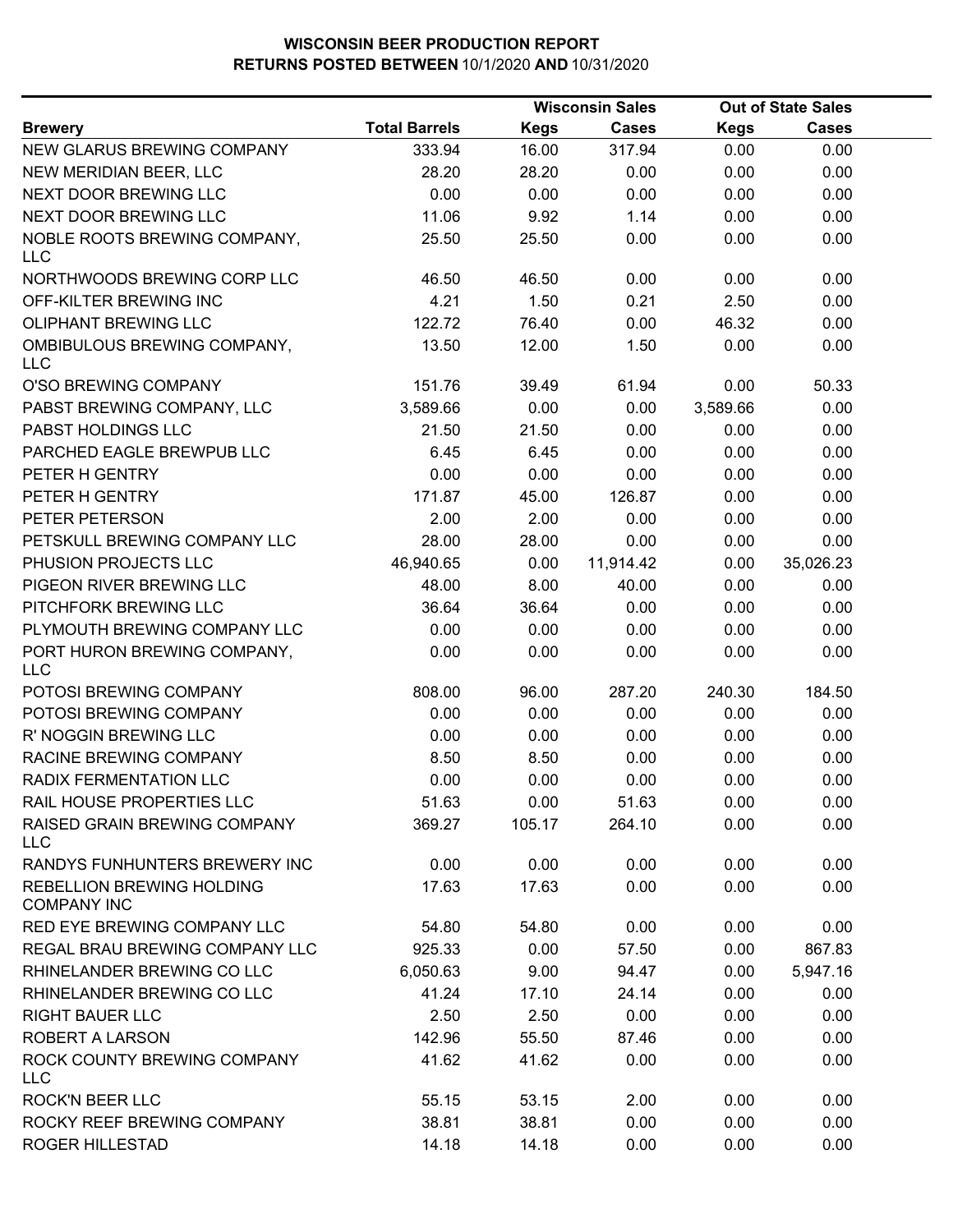|                                                        |                      | <b>Wisconsin Sales</b> |              |             | <b>Out of State Sales</b> |
|--------------------------------------------------------|----------------------|------------------------|--------------|-------------|---------------------------|
| <b>Brewery</b>                                         | <b>Total Barrels</b> | <b>Kegs</b>            | <b>Cases</b> | <b>Kegs</b> | <b>Cases</b>              |
| <b>ROGER MILLER</b>                                    | 17.58                | 17.58                  | 0.00         | 0.00        | 0.00                      |
| <b>ROSS M NELSON</b>                                   | 0.00                 | 0.00                   | 0.00         | 0.00        | 0.00                      |
| ROUND MAN BREWING CO., LLC                             | 27.83                | 27.83                  | 0.00         | 0.00        | 0.00                      |
| ROWLAND'S CALUMET BREWING CO.,<br>INC.                 | 4.00                 | 4.00                   | 0.00         | 0.00        | 0.00                      |
| ROWLAND'S CALUMET BREWING CO.,<br>INC.                 | 0.00                 | 0.00                   | 0.00         | 0.00        | 0.00                      |
| <b>RUSH RIVER BREWING LLC</b>                          | 120.32               | 42.63                  | 31.12        | 25.67       | 20.90                     |
| RYAN D STOLT                                           | 23.65                | 15.67                  | 7.98         | 0.00        | 0.00                      |
| SAHALE ALE WORKS, LLC                                  | 22.90                | 22.90                  | 0.00         | 0.00        | 0.00                      |
| SAND CREEK BREWING CO LLC                              | 0.00                 | 0.00                   | 0.00         | 0.00        | 0.00                      |
| SAWMILL BREWING CO INC                                 | 43.05                | 43.05                  | 0.00         | 0.00        | 0.00                      |
| SHB HOLDINGS LLC                                       | 5.00                 | 5.00                   | 0.00         | 0.00        | 0.00                      |
| SLEEMAN BREWING COMPANY USA<br><b>INC</b>              | 1,109.66             | 11.98                  | 53.52        | $-11.98$    | 1,056.14                  |
| SOME NERVE BREWING COMPANY LLC                         | 9.83                 | 9.83                   | 0.00         | 0.00        | 0.00                      |
| SONNY'S PIZZERIA, LLC                                  | 8.00                 | 8.00                   | 0.00         | 0.00        | 0.00                      |
| SOUTH SHORE BREWERY, INC.                              | 153.14               | 46.14                  | 95.89        | 5.67        | 5.44                      |
| SOUTH SHORE BREWERY, INC.                              | 18.40                | 18.40                  | 0.00         | 0.00        | 0.00                      |
| <b>SPB LLC</b>                                         | 2,452.03             | 377.75                 | 1,171.72     | 348.00      | 554.56                    |
| SPRECHER BREWING COMPANY, LLC                          | 357.58               | 44.50                  | 292.46       | 0.00        | 20.62                     |
| STARBOARD BREWING COMPANY LLC                          | 9.00                 | 9.00                   | 0.00         | 0.00        | 0.00                      |
| STEELHEAD ALEWORKS LLC                                 | 15.00                | 15.00                  | 0.00         | 0.00        | 0.00                      |
| <b>STEPHEN B ZINK</b>                                  | 2.00                 | 2.00                   | 0.00         | 0.00        | 0.00                      |
| STILLMANK BREWING COMPANY                              | 74.77                | 26.67                  | 48.10        | 0.00        | 0.00                      |
| STONE ARCH BREWPUB INC.                                | 125.54               | 125.54                 | 0.00         | 0.00        | 0.00                      |
| STUBBORN BROTHERS BREWERY LLC                          | 25.56                | 25.56                  | 0.00         | 0.00        | 0.00                      |
| SUNSHINE BREWING COMPANY LLC                           | 0.00                 | 0.00                   | 0.00         | 0.00        | 0.00                      |
| SUNSHINE BREWING COMPANY LLC                           | 11.00                | 11.00                  | 0.00         | 0.00        | 0.00                      |
| SWITCHGEAR BREWING COMPANY<br><b>LLC</b>               | 16.00                | 16.00                  | 0.00         | 0.00        | 0.00                      |
| THE EAU CLAIRE BREWING PROJECT<br><b>LLC</b>           | 713.66               | 41.00                  | 672.66       | 0.00        | 0.00                      |
| THE EXPLORIUM BREWPUB LLC                              | 71.60                | 71.60                  | 0.00         | 0.00        | 0.00                      |
| THE GARAGE BIKES & BREWS LLC                           | 3.00                 | 3.00                   | 0.00         | 0.00        | 0.00                      |
| THE GD 2, LLC                                          | 14.16                | 14.16                  | 0.00         | 0.00        | 0.00                      |
| THE GREAT DANE PUB AND BREWING<br>COMPANY, INC.        | 27.23                | 27.23                  | 0.00         | 0.00        | 0.00                      |
| THE LONE GIRL BREWING COMPANY -<br><b>WAUNAKEE LLC</b> | 37.50                | 37.50                  | 0.00         | 0.00        | 0.00                      |
| THE MCKENZIE RIVER CORPORATION                         | 0.00                 | 0.00                   | 0.00         | 0.00        | 0.00                      |
| THIRD SPACE BREWING LLC                                | 1,050.00             | 272.83                 | 777.17       | 0.00        | 0.00                      |
| THUMB KNUCKLE BREWING COMPANY                          | 17.17                | 17.17                  | 0.00         | 0.00        | 0.00                      |
| <b>TIMOTHY DUERST</b>                                  | 29.90                | 29.90                  | 0.00         | 0.00        | 0.00                      |
| TIMOTHY M NELSON                                       | 475.50               | 475.50                 | 0.00         | 0.00        | 0.00                      |
| TITLETOWN BREWING CO LLC                               | 0.00                 | 0.00                   | 0.00         | 0.00        | 0.00                      |
| <b>TOPPLING GOLIATH INC</b>                            | 0.00                 | 0.00                   | 0.00         | 0.00        | 0.00                      |
|                                                        |                      |                        |              |             |                           |